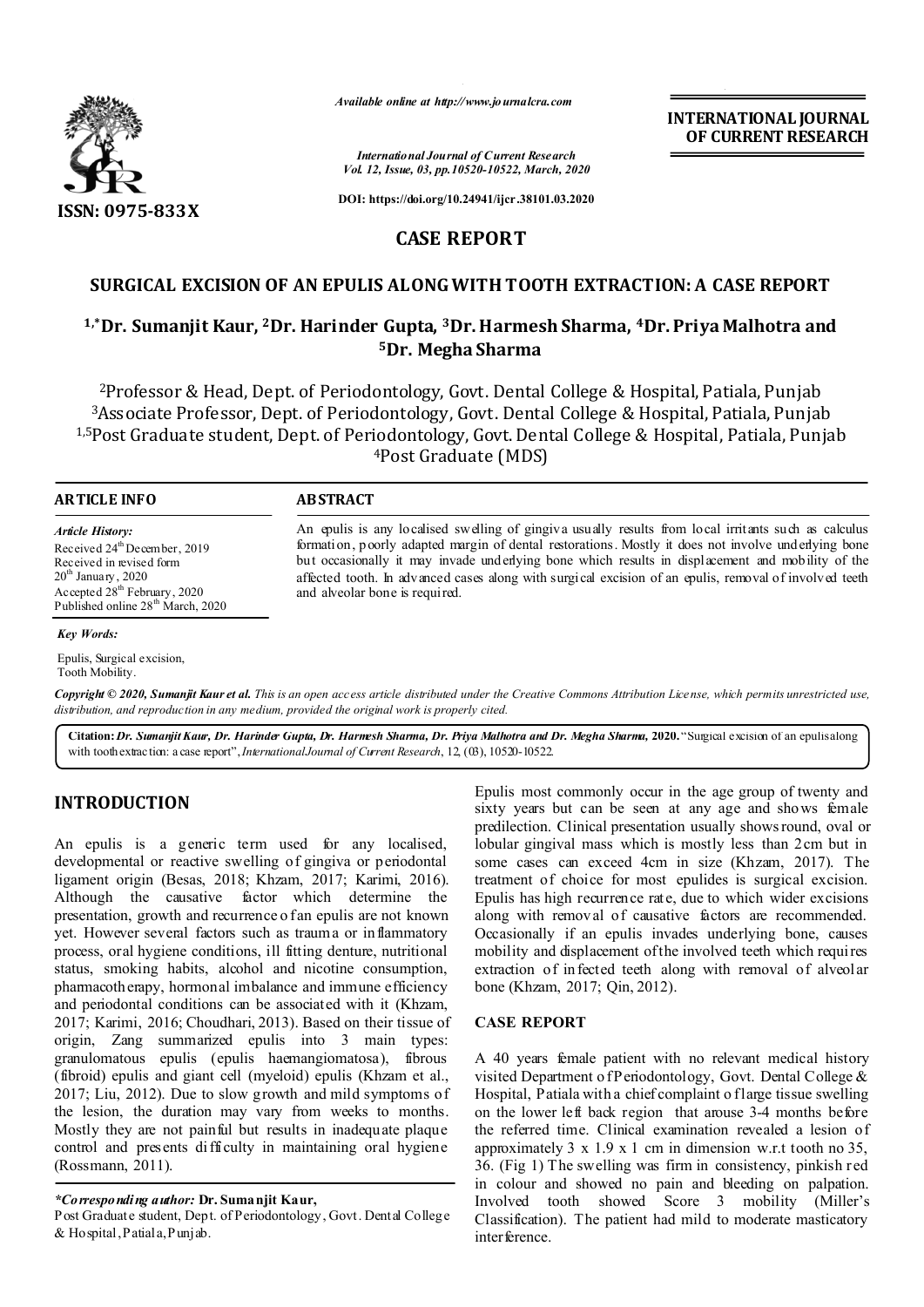

**Fig 1. Preoperative photograph showing epulis swelling**



**Fig 2a.Intraoperative photograph with epulis removal**



**Fig 2b: Intraoperative photograph after extraction of involved tooth (36)**



**Fig 4. Suturing done**



**Fig 5. Histological view of biopsy sample**



**Fig 6. Postoperative view**

Radiographic examination revealed severe bone loss around the involved tooth. Based on the above mention findings, a provisional diagnosis of epulis was made. Following the initial examination, non-surgical periodontal therapy such as scaling and root planning was done and after the completion of this initial phase of treatment, the overgrowth was removed surgically (Fig 2a) followed by removal of involved tooth (36) (Fig 2b) under local anaesthesia (Fig 3). Sutures were placed at the surgical site (Fig 4). After the surgical removal of the gingival enlargement, the excised tissue was submitted for a biopsy. The biopsy specimen was then sent for histological examination which showed results in favour of an epulis (Fig 5). Post-operative instructions were given to the patient including oral hygiene instructions to maintain the surgical area using a 0.12% Chlorhexidine mouth rinse twice daily. The patient was recalled after 1-week for suture removal (Fig 6).



**Fig. 3. surgically excised epulis and extracted tooth**